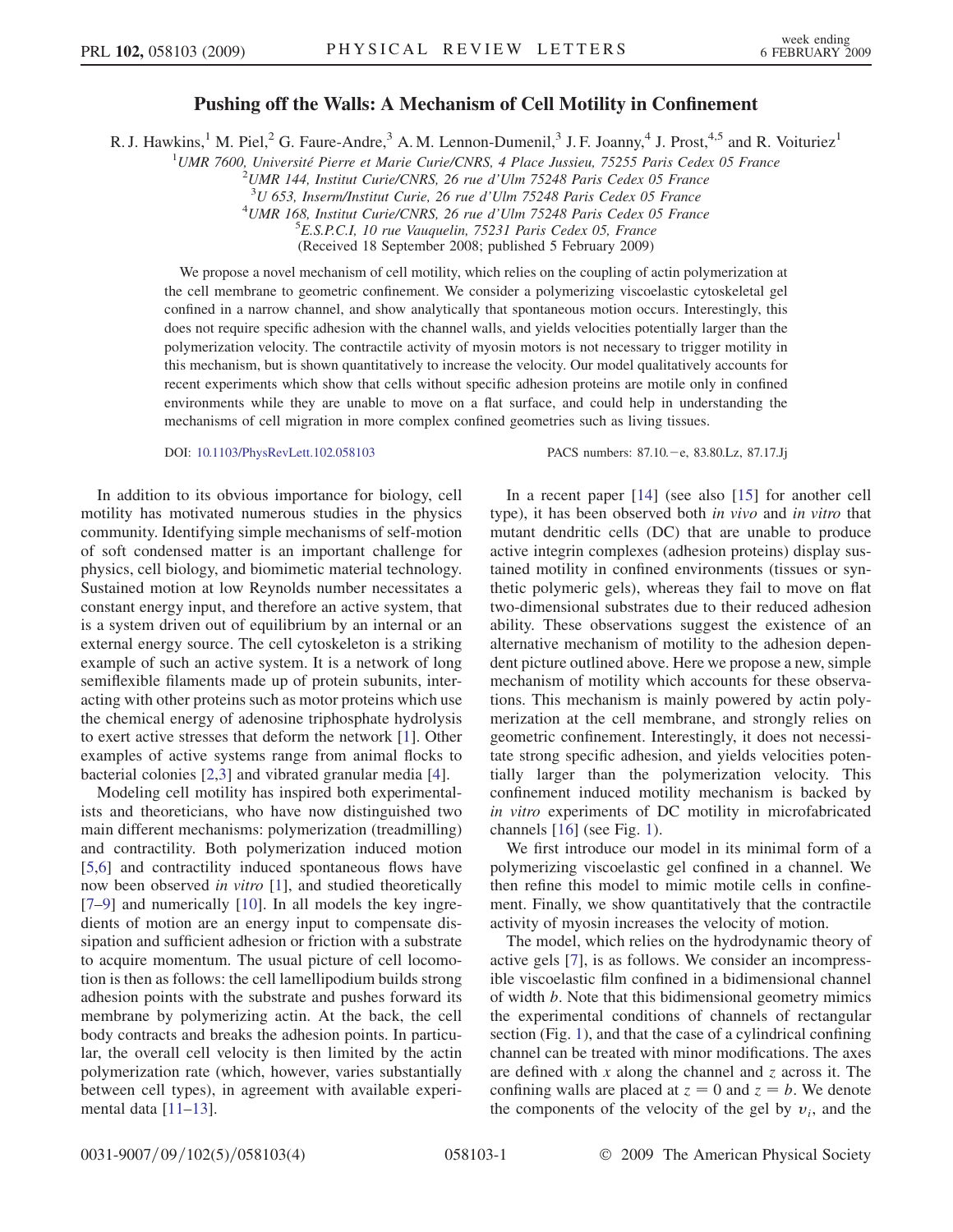<span id="page-1-0"></span>

FIG. 1 (color online). (a) RICM image of a dendritic cell moving (to the right) in a channel of 4  $\mu$ m width. The dark zone at the back of the cell (left) indicates a large contact of the membrane with the channel wall (independent of the nucleus, dotted line), and therefore a high normal constraint, compared to the front (right). The typical observed velocity reaches 12–15  $\mu$ m/min in channels and 4–6  $\mu$ m/min on a flat surface. (b) Channel geometry and model. The arrows show the flow direction.

strain rate by  $u_{ij} = (\partial_i v_j + \partial_j v_i)/2$ . We assume that the gel is described by a linear Maxwell model of viscoelasticity. The constitutive equation relating the strain rate to the deviatory stress tensor  $\sigma_{ij}$  is then written  $2\eta u_{ij} = (1 +$  $\tau \frac{D}{Dt} \sigma_{ij}$ , where  $\eta$  is the shear viscosity,  $\tau$  is a typical relaxation time, and  $D/Dt$  denotes the convective derivative. For dilute polymer gels,  $\tau$  is very small and the gel behaves as a viscous fluid. At higher concentrations, or for more cross-linked gels,  $\tau$  becomes very large and the gel behaves as an elastic medium. In what follows we assume that the gel is in either of the two regimes. For the sake of simplicity we assume here that the gel is incompressible, which means that  $\tau$  depends on pressure P only. We define a critical pressure such that  $\tau(P < P^*) = 0$  (viscous regime) and  $\tau(P > P^*) = \infty$  (elastic regime). We next suppose that the gel is polymerized at the gel/substrate interface with speed  $v_p \equiv v_z(x, z = 0) = -v_z(x, z = b)$ in the viscous regime, as depicted in Fig. 1. This is justified by the common observation of actin polymerization activators such as WASP proteins preferentially located along the cell membrane [11,17]. In the case of DCs, actin filaments can anchor perpendicularly to the cell membrane, forming structures called podosomes where polymerization takes place, therefore inducing an inward flow of actin as it is assumed in our model [18]. Finally, we assume viscous friction at the channel walls  $z = 0$  and  $z = b$ , and write  $\sigma_{xz} = \xi v_x$  where  $\xi$  characterizes the friction.

We now derive the dynamical equations of the system in the lubrication approximation ( $b \ll L$  where L is the typical length of the system). In this limit the Reynolds number is small and the velocity field  $v_i(x, z)$  can be obtained from the force balance  $\partial_x P = \eta \partial_z^2 v_x$  and the condition of incompressibility  $u_{xx} + u_{zz} = 0$ . Defining the average velocity along the channel  $v(x) = (1/b) \times$ 

 $\int_0^b v_x(x, z) dz$ , we obtain the following Darcy's law:

$$
v(x) = -\frac{b^2}{12\eta} \left( 1 + \frac{6\eta}{b} \xi^{-1} \right) \frac{dP}{dx}.
$$
 (1)

<span id="page-1-1"></span>Including the depolymerization of the gel  $k_d$ , mass conservation of the gel reads  $\frac{dv}{dx} = 2v_p/b - k_d$ , which gives in turn

$$
\frac{d}{dx}\left[ (1 + \tilde{\xi}^{-1}) \frac{dP}{dx} \right] = \frac{12\eta(2v_p - bk_d)}{b^3},
$$
 (2)

where  $v_p$  and the nondimensional friction  $\tilde{\xi} = \xi b/6\eta$  can be *a priori* functions of  $P$  and  $x$ .

Two boundary conditions are needed to determine the pressure profile  $P(x)$ . We neglect the friction with the surrounding fluid in the channel and set the pressure at the leading edge, which is assumed to coincide with the point  $x = L$ , as  $P(L) = 0$ , which gives the first boundary condition. Note that if the pressure at the leading edge is finite due to an external force, our results apply with an unimportant shift in the pressure field. We look for stationary states with broken symmetry and positive velocity and therefore the pressure is a decreasing function of  $x$ . We then argue that if the system is large enough, there exists a traveling front of gel of length  $L$  in the fluid phase, traveling at velocity V. The back boundary of this front fluid part coincides with the point  $x = 0$  where the pressure reaches the threshold  $P^*$ , behind which is a growing elastic part. Such a denser elastic region at the back of DCs, called the uropod, is indeed well reported [19], and is characterized by a higher concentration of cross-linkers. As the velocity of the elastic part should be zero one has  $v(0) =$  $0 = \frac{dP}{dx}|_{x=0}$ , giving the second boundary condition which allows the explicit calculation of the pressure field. The self-consistent condition  $P(0) = P^*$  gives in turn an equation enabling the calculation of the length  $L$  of the fluid front. We then write that the velocity  $V$  of the front is given by the calculated velocity of the flow plus the polymerization velocity at the leading edge  $v(L) + v_p(L)$ . We stress that the flow velocity is forward, i.e., in the same direction as the moving leading edge. Note that the length L of the fluid front is constant, which necessitates that the elasticfluid boundary moves at the same velocity V.

Qualitatively, the value of the length  $L$  is dictated by the steepness of the pressure gradient, and therefore by the friction  $\zeta$ . If  $\zeta$  is small, then only very long fluid fronts can move. We show now quantitatively that the coupling of  $\tilde{\xi}$ with the pressure field actually enables short fluid fronts to move even with a low bare friction. The key ingredients are as follows. Following [20] we argue that the friction coefficient  $\tilde{\xi}$  depends on the normal constraint in the case of a polymeric gel. Indeed qualitatively a high normal constraint increases the attachment rate of polymers onto the channel walls by lowering the entropic barrier, and decreases the detachment rate. It is shown in [20] that in the regime of moderate tangential speed, one has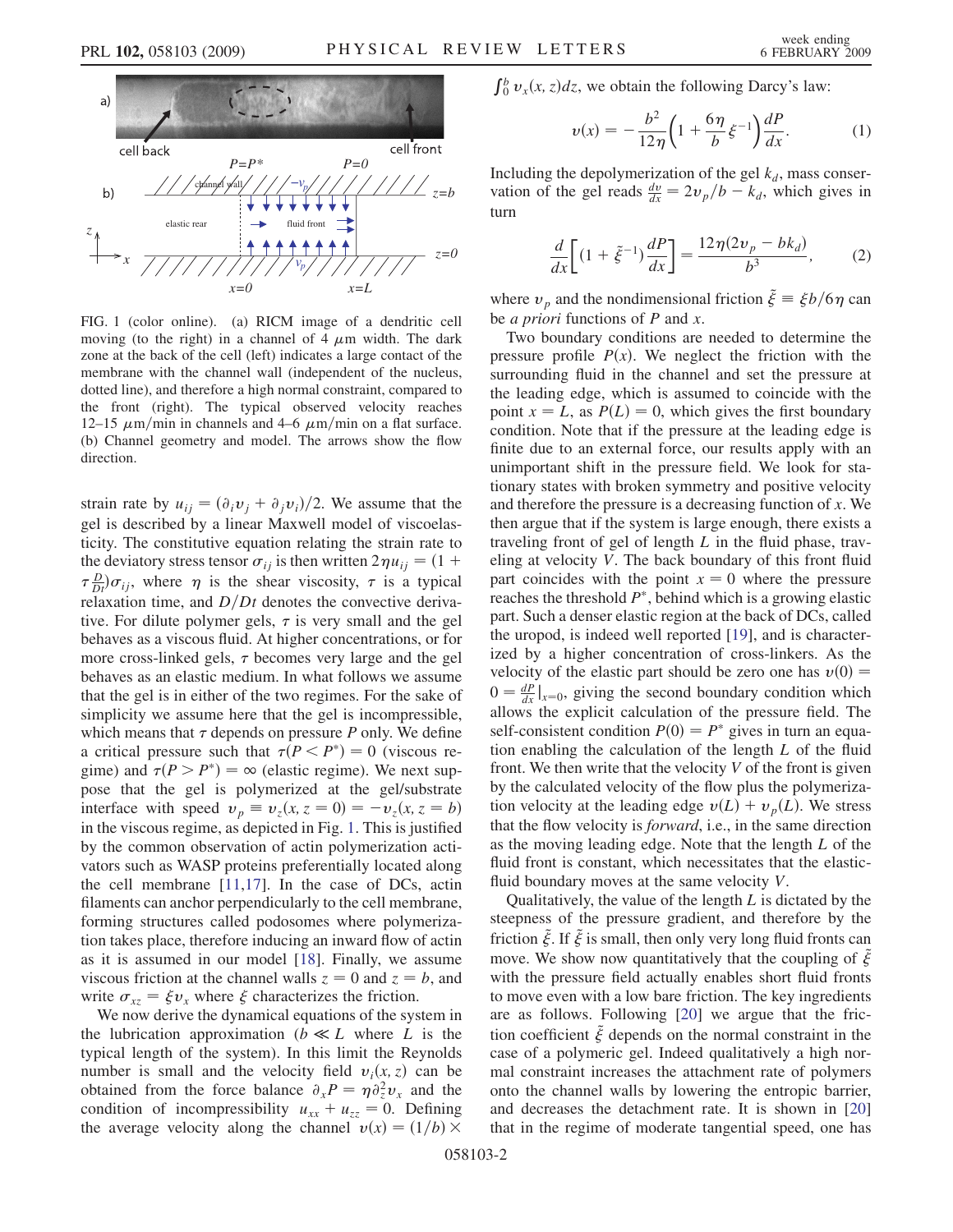<span id="page-2-1"></span> $\tilde{\xi} = \tilde{\xi}_0 e^{\beta(P - \sigma_{nn})}$ , where in our geometry the normal stress  $\sigma_{nn} = \sigma_{zz}$  for both walls at  $z = 0$  and  $z = b$ . Next, following standard ratchet models [21], the polymerization speed at the cell membrane is assumed to depend on the normal constraint in the gel according to  $v_p = v_p^0 e^{-\alpha (P - \sigma_{zz})}$ . These assumptions make Eq. ([2\)](#page-1-1) an autonomous equation for P, which is completed by the two boundary conditions discussed above.

To our knowledge, such an equation cannot be solved analytically in the general case. In the regime of small  $\alpha$ (defined by  $\alpha P^* \ll 1$ ),  $v_p$  can be taken as constant and an analytical approximation scheme can be proposed, which enables a discussion of the motility mechanism. We first neglect the elongational shear stress and write  $\tilde{\xi} \approx \tilde{\xi}_0 e^{\beta P}$ . This assumption underestimates the friction, and therefore the pressure field. Equation [\(2](#page-1-1)) can then be integrated and yields an implicit equation for the pressure field to lowest order  $P^0$ :

<span id="page-2-0"></span>
$$
P^{0} + \frac{\tilde{\xi}_{0}^{-1}}{\beta} (1 - e^{-\beta P^{0}}) = \frac{6\eta(2v_{p}^{0} - bk_{d})}{b^{3}} (L^{2} - x^{2}).
$$
 (3)

This first expression  $P^0$  gives a lower bound of the pressure field, and provides a satisfactory approximate (Fig. 2). To go further, we use  $P^{0}(x)$  to determine the lowest order velocity profile  $v_i^0(z)$  and calculate  $\sigma_{zz}^0 = 2\eta \partial_z v_z^0$ . Equation ([2](#page-1-1)) is then resolved using this calculated numerical value of  $\sigma_{zz}^0$ , yielding the next order  $P^1(x)$  which in turn can be used for further iterations. Using realistic values for the parameters corresponding to the actin cytoskeleton, used in [20,22], the procedure converges rapidly. Note that in the general case of any  $\alpha$ , the first iteration giving



FIG. 2 (color online). Pressure profile. Dashed red: numerical value  $P^0$  for  $\beta = 1$  and  $\alpha = 0.01$  kPa<sup>-1</sup>; dotted blue: analytical expression Eq. [\(3](#page-2-0)) for  $\beta = 1$ ,  $\alpha = 0$ ; dot-dashed green: numerical value  $P^1$  for  $\beta = 1$ ,  $\alpha = 0$ ; solid black: numerical value  $P^0$ for  $\beta = 0$ ,  $\alpha = 0.01$  kPa<sup>-1</sup>. Other parameters (estimates from [20,22]):  $L = 10 \mu \text{m}$ ,  $b = 1 \mu \text{m}$ ,  $\eta = 10 \text{ kPa s}$ ,  $k_d = 0.1 \text{ s}^{-1}$ ,  $v_p^0 = 0.1 \mu \text{m s}^{-1}$ ,  $\xi_0 = 0.1 \text{ kPa s } \mu \text{m}^{-1}$ .  $v_p^0$  is taken as the speed of DCs on a surface which is expected to be the actin polymerization speed [13].  $\xi_0$  is taken as very small (lowest estimate in [20] which is 100-fold smaller than in keratocytes [7]) to mimic the low adhesion of integrin knockout DCs.

 $P^{0}(x)$  has to be performed numerically, and then the same procedure applies.

This mechanism therefore produces a *forward* flow which relies on a pressure buildup to  $P^*$  in the gel, here induced by confinement. It requires a minimal system size L given by taking  $x = 0$  in Eq. [\(3\)](#page-2-0). Interestingly, this can be obtained even for a very low bare friction coefficient  $\xi_0$ , since the exponential dependence of the friction on the pressure field permits the effective friction to reach large values for finite L, enabling motion.

On the other hand, Eq.  $(3)$  shows that L increases faster than linearly with  $b$ , indicating that this mechanism would not be significant in the case of a gel on a flat open substrate. In this case, which depicts the lamellipodium of a cell lying on a flat substrate (see [7]), the typical confining length  $b$  is large (of the order of the cell size), and the typical length L necessary to build a strong pressure gradient is very large  $(L > \text{cell size})$ . As the pressure gradient in the cell is then much weaker than in the confined case, the friction with the substrate remains close to its bare value, yielding a much smaller momentum transfer with the substrate. Additionally, we then expect that the pressure remains below  $P^*$ , and that no elastic phase is formed, thus preventing forward flow. Without confinement, our model therefore suggests a retrograde flow, that is in the opposite direction to the moving leading edge, as previously modeled and observed for lamellipodia [7,23] on flat substrates. The flow direction, and therefore the direction of the pressure gradient in the gel, constitutes the main difference between the confinement induced mechanism of motility that we report here and the standard picture of cells lying on flat substrates.

Experimentally the pressure field can be quantified indirectly by measuring the effective contact area of the cell membrane using Reflection Interference Contrast Microscopy (RICM). Figure [1\(a\)](#page-1-0) [16] shows clearly that for a DC confined in a channel a larger contact area at the back of the cell is seen, indicating a backward pressure gradient in qualitative agreement with our theoretical prediction.

We now argue that this mechanism of confinement induced motility could be used by cells such as DCs to move in confined environments like channels. Extra hypotheses have to be added to the above model in order to more realistically capture the geometry of a moving cell. Instead of an open system, we assume now that the back edge is a thin slice where the gel is in its elastic regime, which mimics the uropod observed at the back of the cell. Additionally, we assume  $\beta P^* \gg 1$  such that the friction of the uropod with the channel walls is very large, enforcing  $v(0) = 0$ . To conserve the total cell mass, we further assume that in the uropod the gel depolymerizes at the speed of the leading edge  $V = v(L) + v_p(L)$  (which defines the over all speed of the cell). A high depolymerization rate in the uropod can be justified by the high pressure and a depletion of free actin monomers due to the forward flow. With these hypotheses, the model presented above